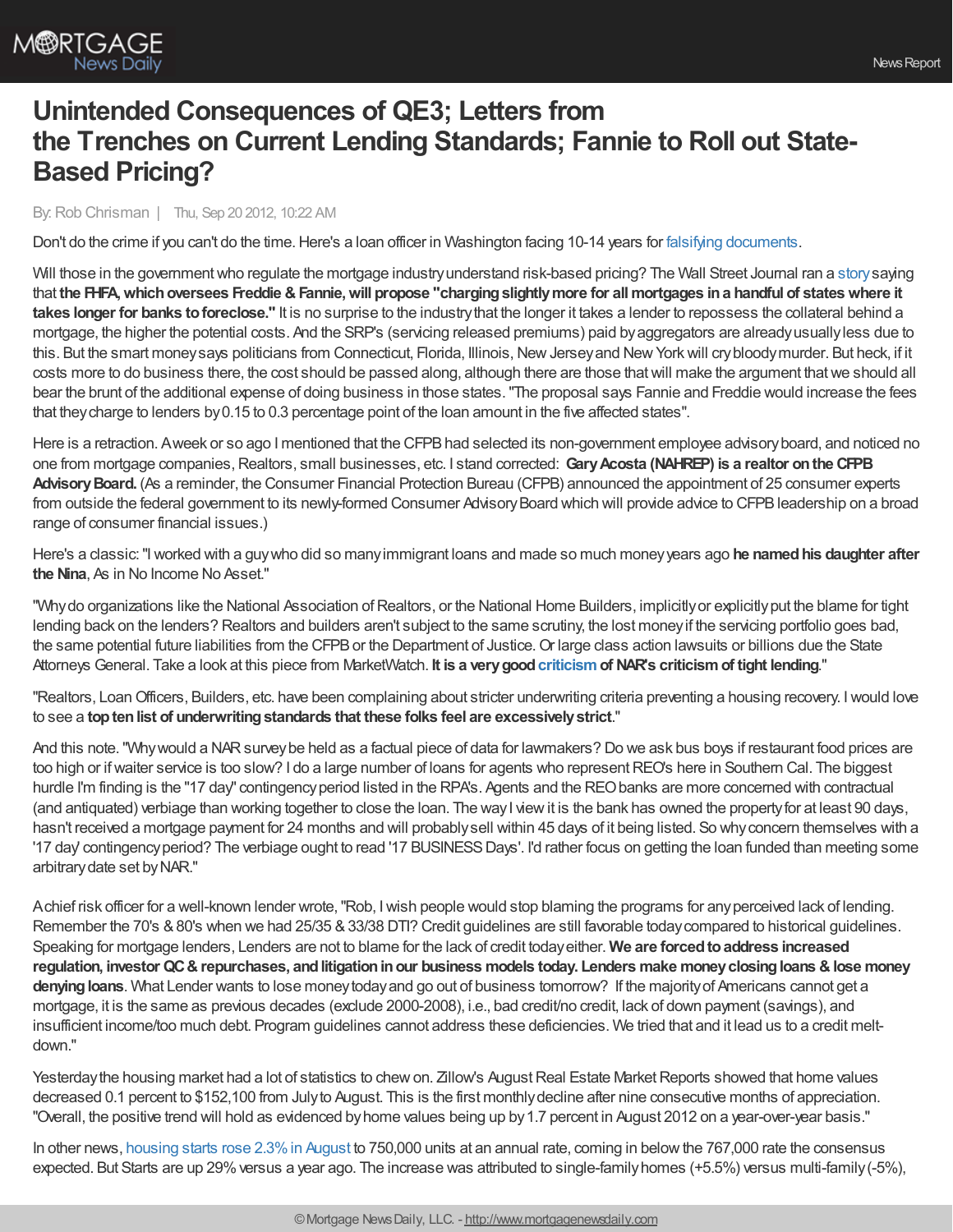

but for the year single-family starts are up 27% from a year ago and multi-family starts are up 35%. Permits, however, dropped 1% in August, and compared to a year ago permits for single-unit homes are up 19%while permits for multi-familyunits are up 35%.

The U.S. economycan't recover (sometime I'd like to hear what"recover" means) without jobs and housing. And **[ExistingHome](http://www.mortgagenewsdaily.com/09192012_existing_home_sales.asp) Sales is** always a treasure trove of statistics. Total existing-home sales, which are completed transactions that include single-family homes, townhomes, condominiums and co-ops, rose 7.8% from July, and are 9% higher than a year ago. Lawrence Yun, NAR's chief economist, said, "More buyers are taking advantage of excellent housing affordability conditions...However, the West and Florida markets are experiencing inventoryshortages,which are placing pressure on prices."(Given the dreaded shadowinventoryand delinquencyissues in Florida and the West, one wonders howthis can be.) The national median existing-home price for all housing types was \$187,400 in August, up 9.5 percent from a year ago. The last time there were sixback-to-back monthlyprice increases from a year earlier was from December 2005 to May2006. The August increase was the strongest since January2006 when the median price rose 10.2 percent from a year earlier.

The stats continue. Distressed homes (foreclosures and short sales sold at deep discounts) accounted for 22% of August sales (12% were foreclosures and 10% were short sales), down from 24% in Julyand 31% in August 2011. Lastly, per NAR, the total housing inventory at the end August rose slightlyto a 6.1-month supplywith the median time on the market being 70 days in August, consistentwith 69 days in Julybut down 23.9 percent from 92 days in August 2011.

#### **How about some quick bank M&Aandstructural companyupdates?**

Last FridayTruman Bank (\$282mm, MO) was closed and sold to **Simmons First NationalBank** (AR). Simmons gets 4 branches, all deposits and entered into a loss-share agreement on \$117.8mm of assets. (Truman lost \$61mm since 2008.)

Over in Washington **Heritage Financial** (\$1.3B) has signed a definitive agreement to acquire NorthwestCommercial Bank (\$72mm) for \$3mm in cash and an earn-out provision that could be worth another \$1.8mm.

Out in Illinois, **Wintrust Financial** (\$17B) will buythe parent ofHyde Park Bank &Trust (\$390mm) for \$27.5mm in cash/stock.

Three credit unions inOhio are merging together to form **Pathways FinancialCredit Union**(\$187mm, 6 branches, 25,500 members). The three (Members First Credit Union, Powerco Credit Union and Western Credit Union), were not in financial trouble, but took the action in order to expand, better deal with regulatorypressures and offer more products.

Out in Colorado **FirstBank** (\$12.1B) will close 15 branches, amid lower traffic and a change in customer behavior to more online activity. After the closures, FirstBankwill still have 118 branch locations. And along the same lines, Texas' **Frost Bank** will close 4 branches as it seeks to streamline operations and boost efficiency. After the closures, Frostwill still have 111 branch locations.

As everyone continues to ruminate onQE3 (QEUnlimited), Jessi B.writes,"**Rates are solow that traditionalmonetarypolicyis nolonger effective in stimulating the economy**. Hence QE3, unconventional monetary policy, where the Fed plans to print money & buy up securities 'well into the economic recovery.'Great for us folks in the mortgage biz; perhaps not-so-great for the value of our dollar. Lenders are busy because the Fed is doing everything possible to keep rates low, but it's not sheer volume keeping us busy. It's also time spent interpreting &attempting to predict regulations and then implementing changes accordingly. Manyof us would agree the regs. are well-intentioned, but theyare numerous, often confusing &it's usuallythe borrower who is the most put out bytheir enforcement. **Ensuringcompliance is becomingincreasinglycostly, but the fear andrisk of noncompliance couldprove tobe far more costlyinthe future.** Wholesale lenders fork out a lot of money to firms & attorneys to interpret regulations, and honestly gamble their livelihood in hopes that these firms are accurate. We risk hundred million dollar fines for 'unintended actions' characterized bylegal terms with no legal precedence established. Of course margins are good when the Fed Funds Rate is at or near zero; the interest rates on pools of loans has to be high enough to attract investors. That profit is largelyspent on compliance and probablysacked awayfor potential fines and settlements, trying to earn enough interest to keep up with inflation."

Here are some more unintended consequences. The Financial Times reports that, "Atop US bank regulator has warned that the Federal Reserve's aggressive new easing program, known as **QE3, may lead to banks taking on increased risk**, raising concerns for supervisors charged with overseeing the soundness of the nation's banking system. Tom Hoenig, a director at the Federal Deposit Insurance Corp, said on Wednesdaythat he is worried that the Fed's open-ended third round of quantitative easing could lead to banks taking on longerduration and higher-yielding assets as the central bank promises to buy\$40bn of mortgage-backed securities a month in a bid to keep borrowing rates near record lows." As rates staylow, banks may"go out on the curve and take some risk. Alow-rate environment creates a strong push bybanks to get higher yields and that means getting riskier assets.